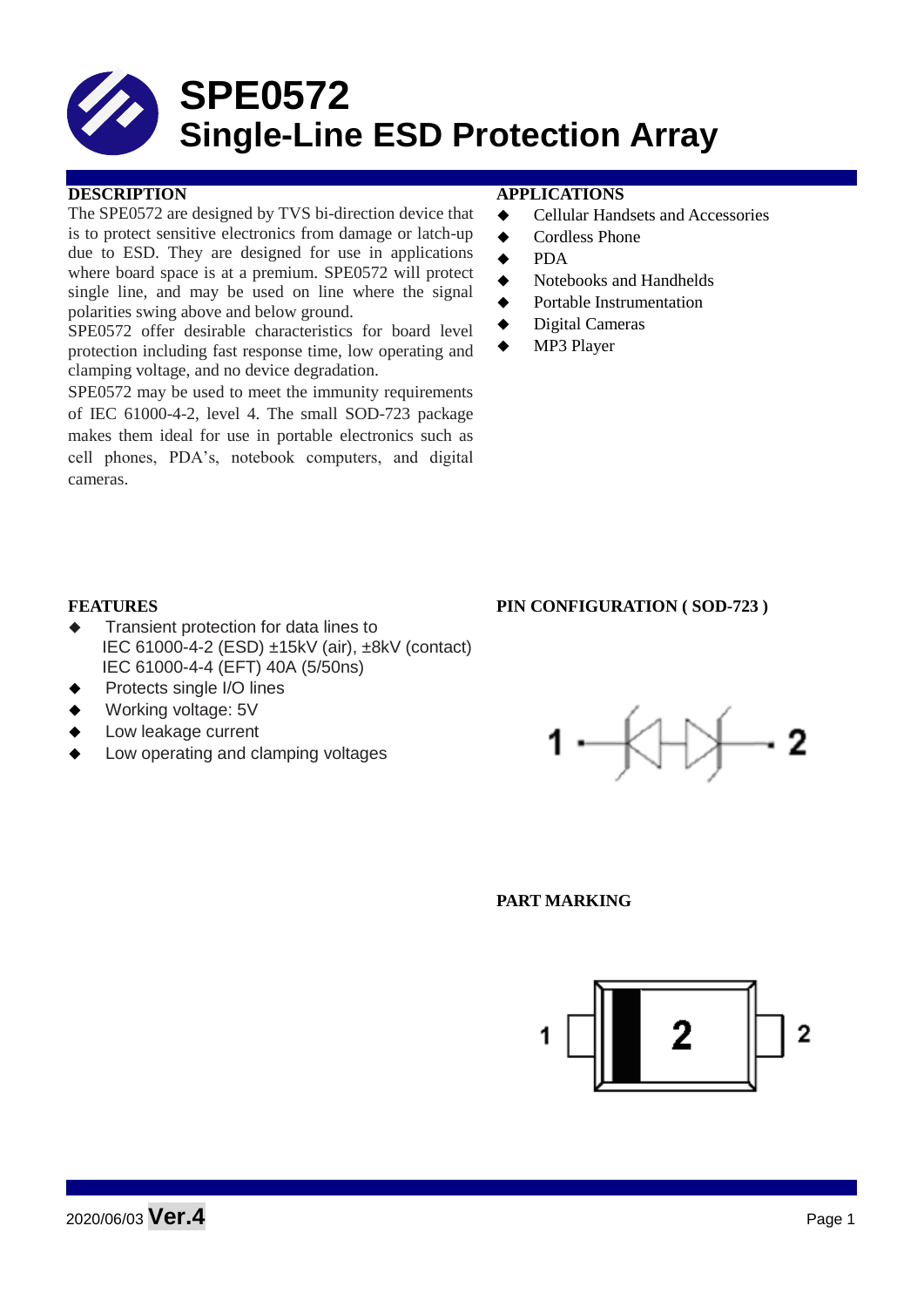

#### **ORDERING INFORMATION**

| <b>Part Number</b>                            | Package                                                         | <b>Part Marking</b> |  |
|-----------------------------------------------|-----------------------------------------------------------------|---------------------|--|
| SPE0572D72RGB                                 | SOD-723                                                         |                     |  |
| $\mathbf{u}$ $\alpha$<br>$\sim$ $\sim$ $\sim$ | $\overline{\phantom{0}}$<br>$- - -$<br>$\overline{\phantom{0}}$ |                     |  |

※ SPE0572D72RGB : Tape Reel ; Pb – Free; Halogen – Free

## **ABSOULTE MAXIMUM RATINGS**

(TA=25℃ Unless otherwise noted)

| <b>Parameter</b>                                 | <b>Symbol</b> | <b>Typical</b> | Unit            |  |
|--------------------------------------------------|---------------|----------------|-----------------|--|
| Peak Pulse Power ( $tp = 8/20 \mu s$ )           | Ppk           | 250            | W               |  |
| Maximum Peak Pulse Current ( $tp = 8/20 \mu s$ ) | Ipp           |                | A               |  |
| ESD per ICE $61000 - 4 - 2$ (Air)                | Vpp           | ±15            | <b>KV</b>       |  |
| <b>ESD</b> per ICE $61000 - 4 - 2$ (Contact)     | Vpp           | $\pm 8$        | KV              |  |
| <b>Operating Junction Temperature</b>            | Tј            | $-55 \sim 150$ | $\rm ^{\circ}C$ |  |
| <b>Storage Temperature Range</b>                 | <b>TSTG</b>   | $-55 \sim 150$ | $\rm ^{\circ}C$ |  |
| Lead Soldering Temperature                       | Tī.           | 260 (10sec)    | $\rm ^{\circ}C$ |  |

# **ELECTRICAL CHARACTERISTICS**

(TA=25℃ Unless otherwise noted)

| <b>Parameter</b>                 | <b>Symbol</b>  | <b>Conditions</b>                                  | Min. | <b>Typ</b> | Max. | Unit         |
|----------------------------------|----------------|----------------------------------------------------|------|------------|------|--------------|
| Reverse Stand – Off<br>Voltage   | <b>VRWM</b>    |                                                    |      |            | 5    | V            |
| <b>Reverse Breakdown Voltage</b> | <b>VBR</b>     | It = $1mA$                                         | 6    |            |      | $\mathbf{V}$ |
| <b>Reverse Leakage Current</b>   | IR             | $V_{\text{RWM}} = 5V$ , T=25°C                     |      | 0.01       |      | μA           |
| <b>Reverse Leakage Current</b>   | IR             | $V_{\text{RWM}} = 3V$ , T=25°C                     |      | 0.01       | 0.5  | μA           |
| <b>Clamping Voltage</b>          | Vc             | Ipp = $1A$ , tp = $8/20 \mu s$                     |      |            | 11.5 | V            |
| <b>Clamping Voltage</b>          | Vc             | Ipp = 7A, tp = $8/20 \mu s$                        |      |            | 15   | $\mathbf{V}$ |
| <b>Junction Capacitance</b>      | C <sub>j</sub> | Between I/O Pin and GND<br>$V_R = 0V$ , $f = 1MHz$ |      |            | 10   | pF           |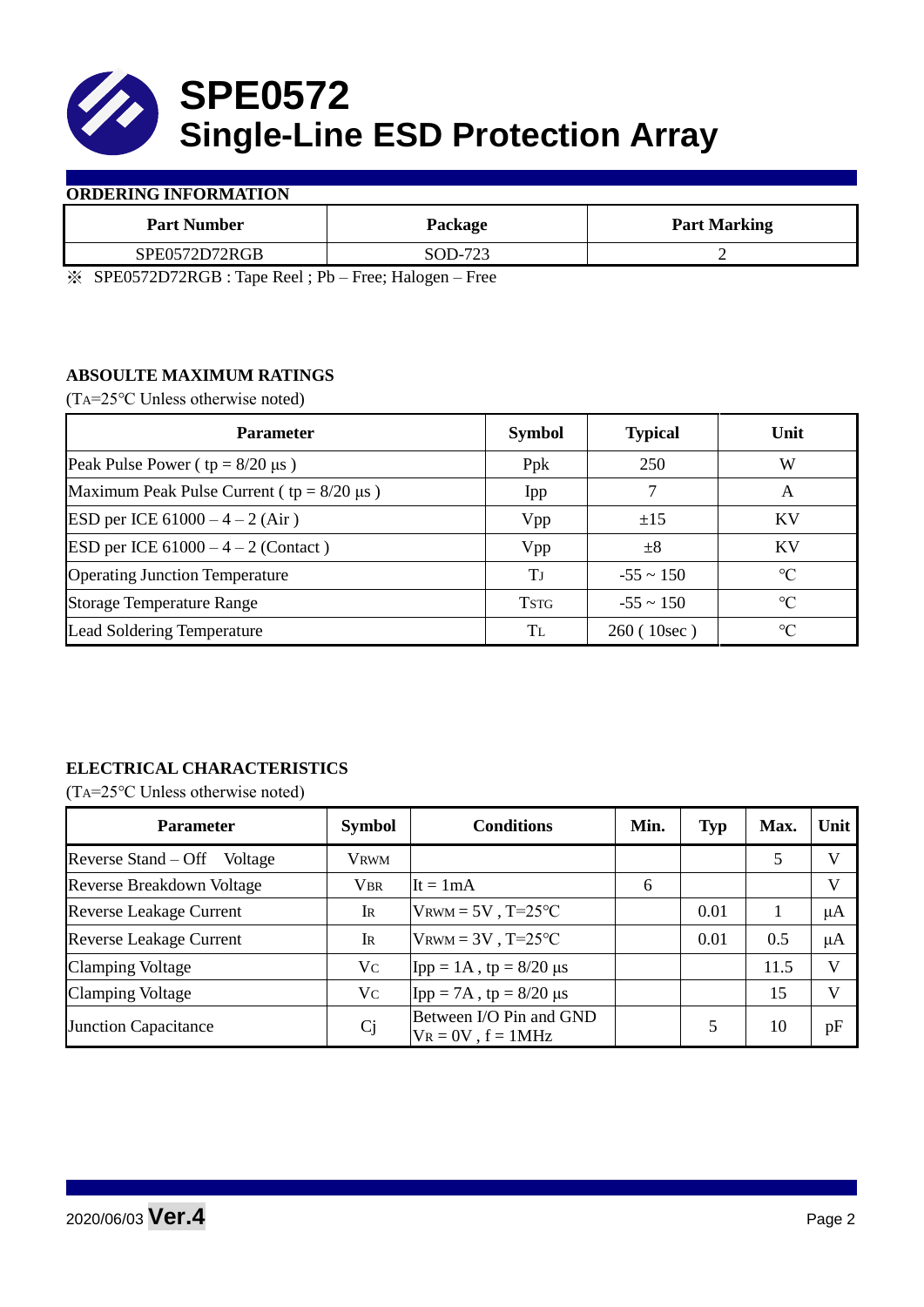

## **TYPICAL CHARACTERISTICS**



2020/06/03 **Ver.4** Page 3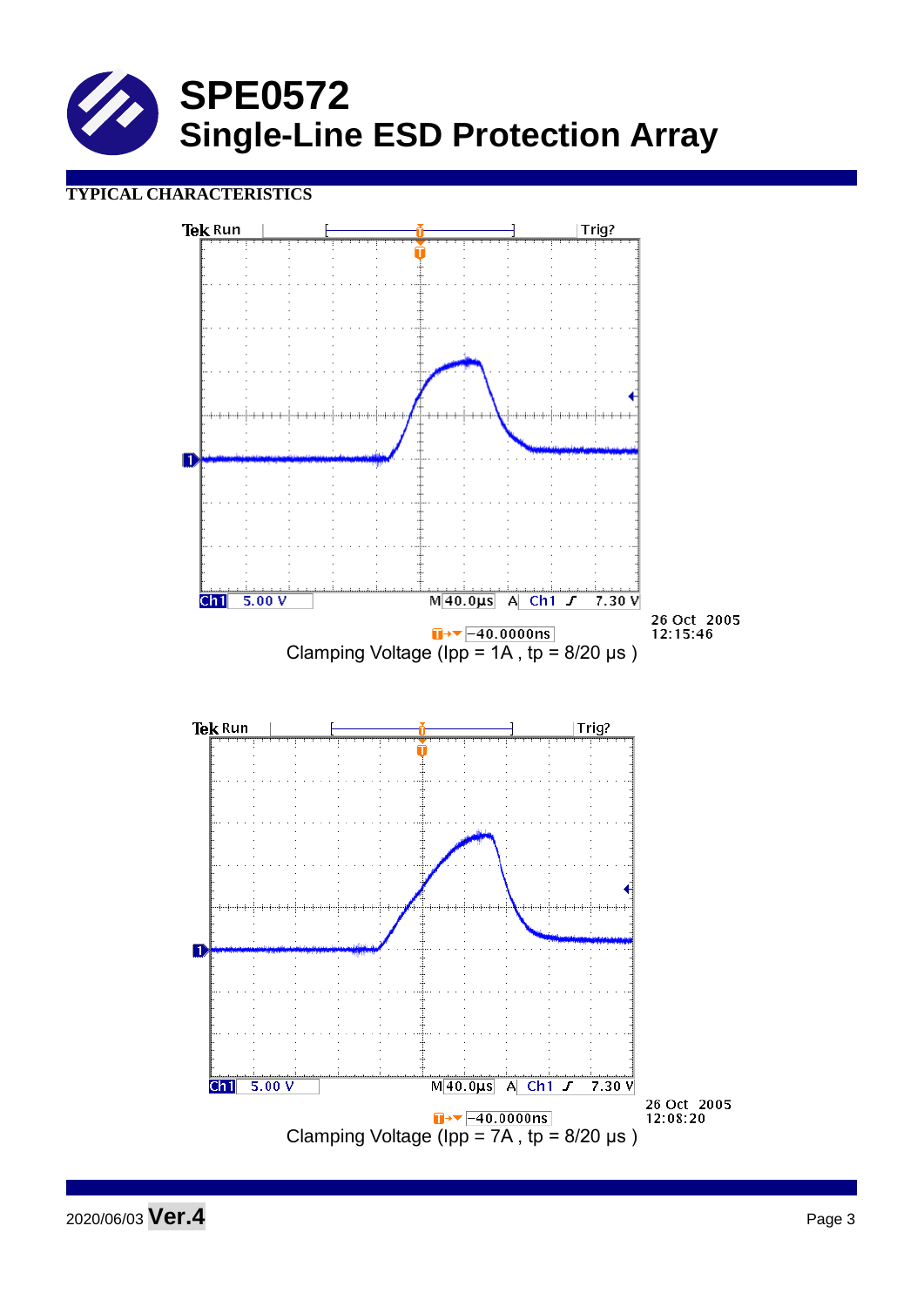# **SPE0572 Single-Line ESD Protection Array**

# **TYPICAL CHARACTERISTICS**





**Fig 1 : Junction Capacitance V.S Reverse Voltage Applied Fig 2 : Peak Plus Power V.S Exponential Plus Duration**



 **Initial Junction Temperature** 



**Fig 3 : Relative Variation of Peal Plus Power V.S Fig 4 : Forward Voltage Drop V.S Peak Forward Current**